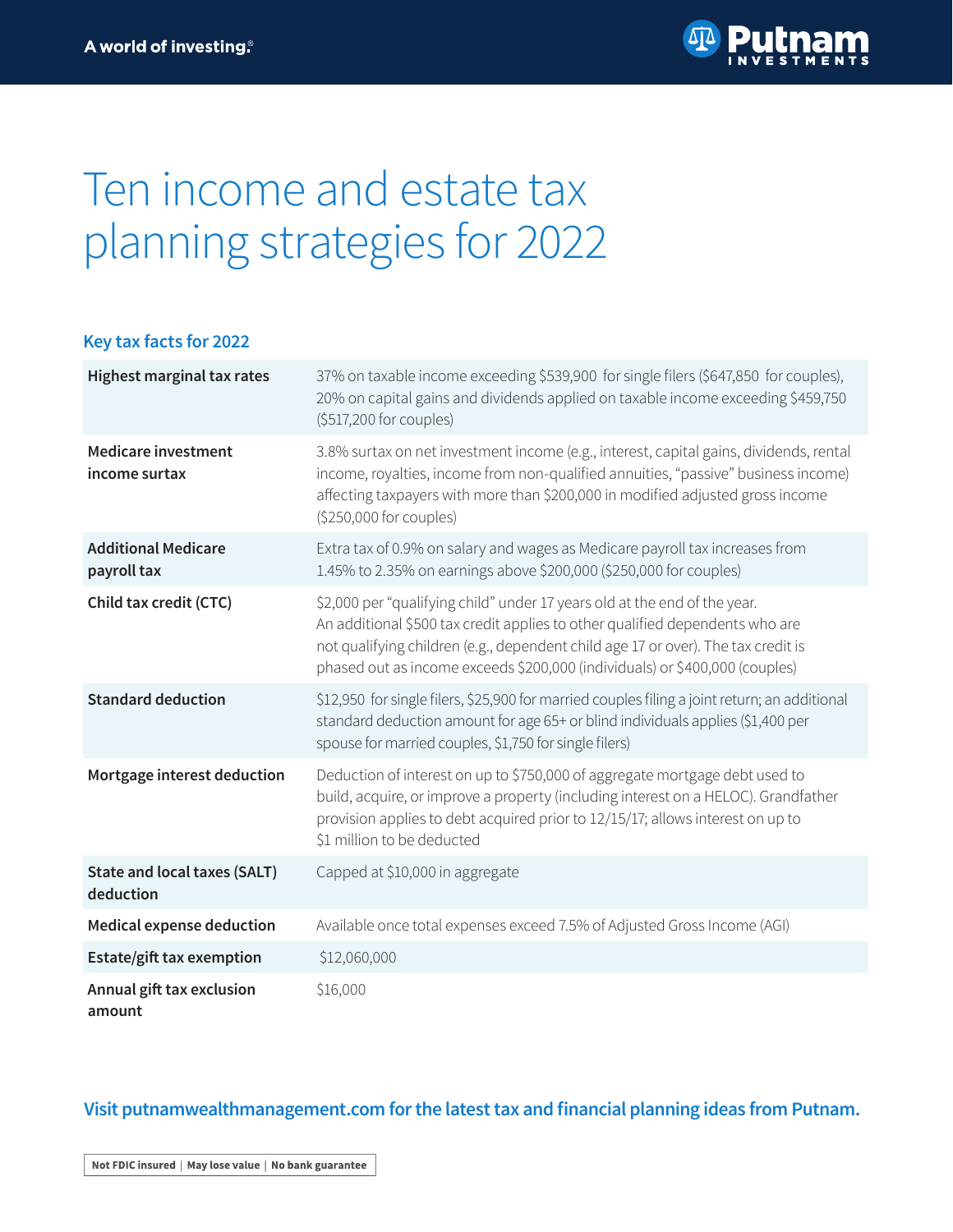#### **1. Consider Roth IRA conversions**

A thoughtful strategy utilizing Roth conversions can be an effective way to hedge against the threat of facing higher taxes in the future. In fact, tax rates are scheduled to increase after 2025 when most of the current tax law provisions expire. Lower tax rates now translate to a lower cost for converting Traditional IRA assets to a Roth IRA. It is virtually impossible to predict tax rates in the future, given uncertainty in Congress, or to have a good idea of what your personal tax circumstances will look like years from now. Like all income from retirement accounts, Roth income is not subject to the 3.8% surtax and is also not included in the calculation for the \$200,000 income threshold (\$250,000 for couples) to determine if the surtax applies. IRA owners considering a conversion to a Roth IRA should carefully evaluate that transaction since the option to recharacterize, or un-do, a Roth IRA conversion is no longer available.

### **2. Explore alternative ways to fund Roth accounts**

Taxpayers at higher income levels are prohibited from contributing directly to Roth IRAs. For 2022, income phaseouts begin at \$129,000 (\$204,000 for married couples filing a joint return). Taxpayers may want to consider funding a non-deductible (i.e., after-tax) IRA and then subsequently converting to a Roth IRA. There are no income restrictions on Roth IRA conversions. However, adverse tax consequences, referred to as the "pro rata" rule, may apply if the individual owns other pretax IRAs (including SEP-IRA or SIMPLE-IRA). Before considering this strategy, taxpayers should consult with their tax professional. Also, participants in 401(k) plans may be able to make voluntary after-tax contributions into their plan in excess of their salary deferral limit (\$20,500 or \$27,000 if age 50 or older). When allowed by the plan, after-tax contributions may be directly transferred to a Roth IRA without any income tax consequences upon a plan triggering event.\* This may be a strategy for higher-income taxpayers to diversify their tax liability in retirement.

#### **3. Maximize deductions in years when itemizing**

With the large increase in the standard deduction under recent tax law changes, and the scaleback of many popular deductions, fewer taxpayers will choose to itemize on their tax return going forward. Some taxpayers may benefit by alternating between claiming the standard deduction some years and itemizing deductions other years. If possible, it would make sense to "lump" as many deductions into those years when itemizing. For example, taxpayers may want to consider making a substantial charitable contribution during a tax year when itemizing instead of making regular, annual gifts. In addition, with the repeal of the "Pease rule," there are no phaseouts on itemized deductions at higher income levels.

# **4. Be mindful of irrevocable trusts and taxes**

Because of the low income threshold (\$13,450 for 2022), which will subject income retained within an irrevocable trust to the highest marginal tax rates and the 3.8% Medicare surtax, trustees may want to reconsider investment choices inside of the trust (municipal bonds, life insurance, etc.). Or, maybe trustees should consider (if possible) distributing more income out of the trust to beneficiaries who may be in lower income tax brackets.

#### **5. Review estate planning documents and strategies**

The increase in the lifetime exclusion amount for gifts and estates (\$12.06 million per individual in 2022) may have unintended consequences for some individuals and families with wealth under that threshold. They may think that they do not have to plan for their estate. However, taxes are just one facet of estate planning. It is still critical to plan for an orderly transfer of assets or for unforeseen circumstances such as incapacitation. Strategies to consider include proper beneficiary designations on retirement accounts and insurance contracts, wills, powers of attorney, health-care directives, and revocable trusts. Additionally, existing trusts should be reviewed to determine if changes are needed as a result of the recent tax law changes.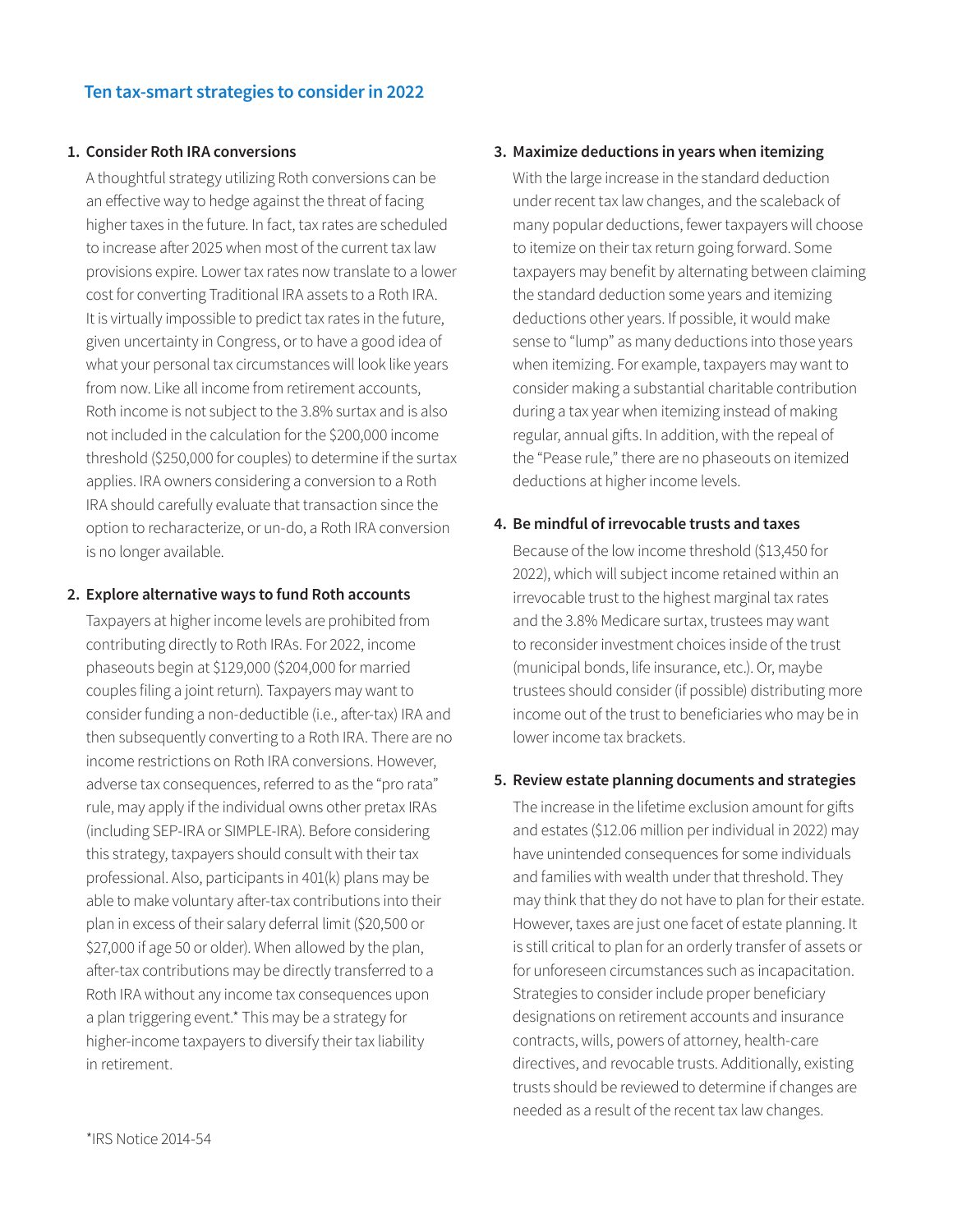#### **6. Plan for potential state estate taxes**

While much attention is focused on the federal estate tax, certain residents need to know that many states have estate or inheritance taxes. There are a number of states that are "decoupled" from the federal estate tax system. This means the state applies different tax rates or exemption amounts. A taxpayer may have net worth comfortably below the \$12,060,000 exemption amount for federal estate taxes, but may be well above the exemption amount for his or her particular state. It is important to consult with an attorney on specific state law and potential options to mitigate state estate or inheritance taxes.

#### **7. Develop a strategy for low cost-basis assets**

Ensure stepped-up cost basis is maintained when property is transferred at death. For example, careful consideration should be made around lifetime gifts that may jeopardize a step-up in cost basis on property at death. When property is gifted, the party receiving the gift generally assumes the original cost basis. Additionally, certain trust provisions may be utilized to ensure that property receives a step-up in cost basis at death.

# **8. Expand use of 529 accounts for education savings**

529 college savings plans retain existing tax advantages. Account earnings are free of federal income tax, and a special gift tax exclusion allows you to elect to treat up to \$80,000 of contributions as though those contributions had been made ratably over a five-year period. Qualified education expenses were expanded in recent years to include laptops, computers and related technology. Recent changes allow families to use up to \$10,000 annually for K–12 tuition. Make sure to consult with a tax professional if considering a distribution for K-12 expenses since there may be adverse state income tax consequences.

# **9. Consider the charitable rollover option if you are a retiree**

Retired IRA owners (age 70½ and older) may benefit from directing charitable gifts tax free from their IRA. Since even more retirees will claim the higher standard deduction, they will not benefit tax-wise from making those charitable gifts unless they itemize deductions. Account owners are limited to donating \$100,000 annually, which can include the required minimum distribution (RMD), and the proceeds must be sent directly to a qualified charity.

# **10. Maximize the 20% deduction for Qualified Business Income (QBI)**

The Tax Cuts and Jobs Act (TCJA) introduced a new provision (Section 199A) that allows certain taxpayers to generally deduct 20% of qualified business income on their tax return. Business income from pass-through entities such as sole proprietorships, partnerships, LLCs, and S Corps may qualify for this new deduction. Certain types of businesses defined as a specified service trade or business (SSTB) — may be limited from taking the deduction based on the taxpayer's household taxable income. The deduction is subject to a phaseout for SSTBs once income exceeds \$170,050 (\$340,100 for married couples filing a joint return). SSTBs include businesses performing services in fields of health, law, accounting, actuarial science, performing arts, consulting, athletics, financial services, and certain brokerage services. Business owners impacted by the income phaseout may want to consider strategies to reduce taxable income such as funding retirement accounts, deferring income, or accelerating business expenses.

**Consult a qualified tax or legal professional and your financial advisor to discuss these types of strategies to prepare for the risk of higher taxes in the future. Personal circumstances vary widely so it is critical to work with a professional who has knowledge of your specific goals and situation.**